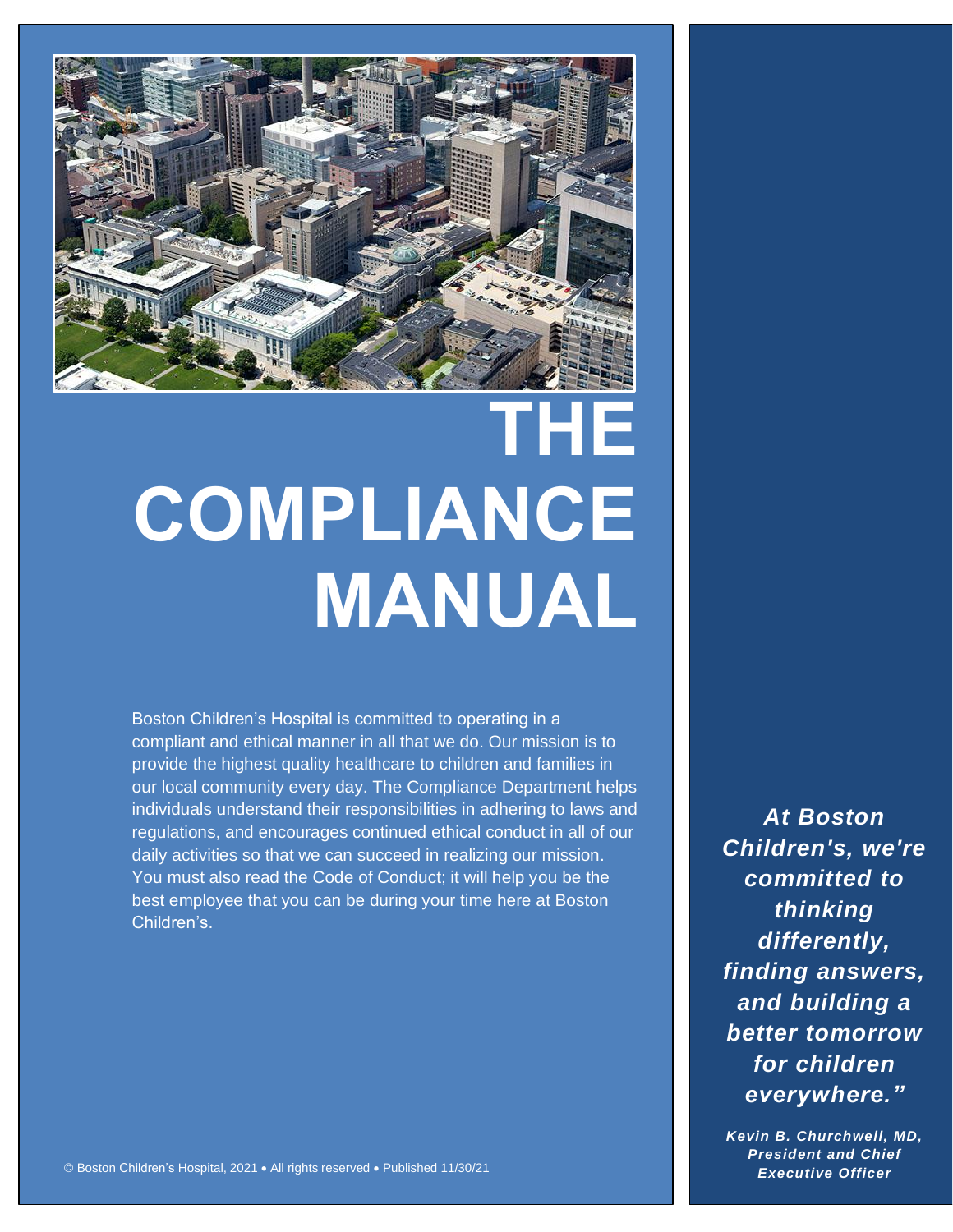

### **Table of Contents**

<span id="page-1-0"></span>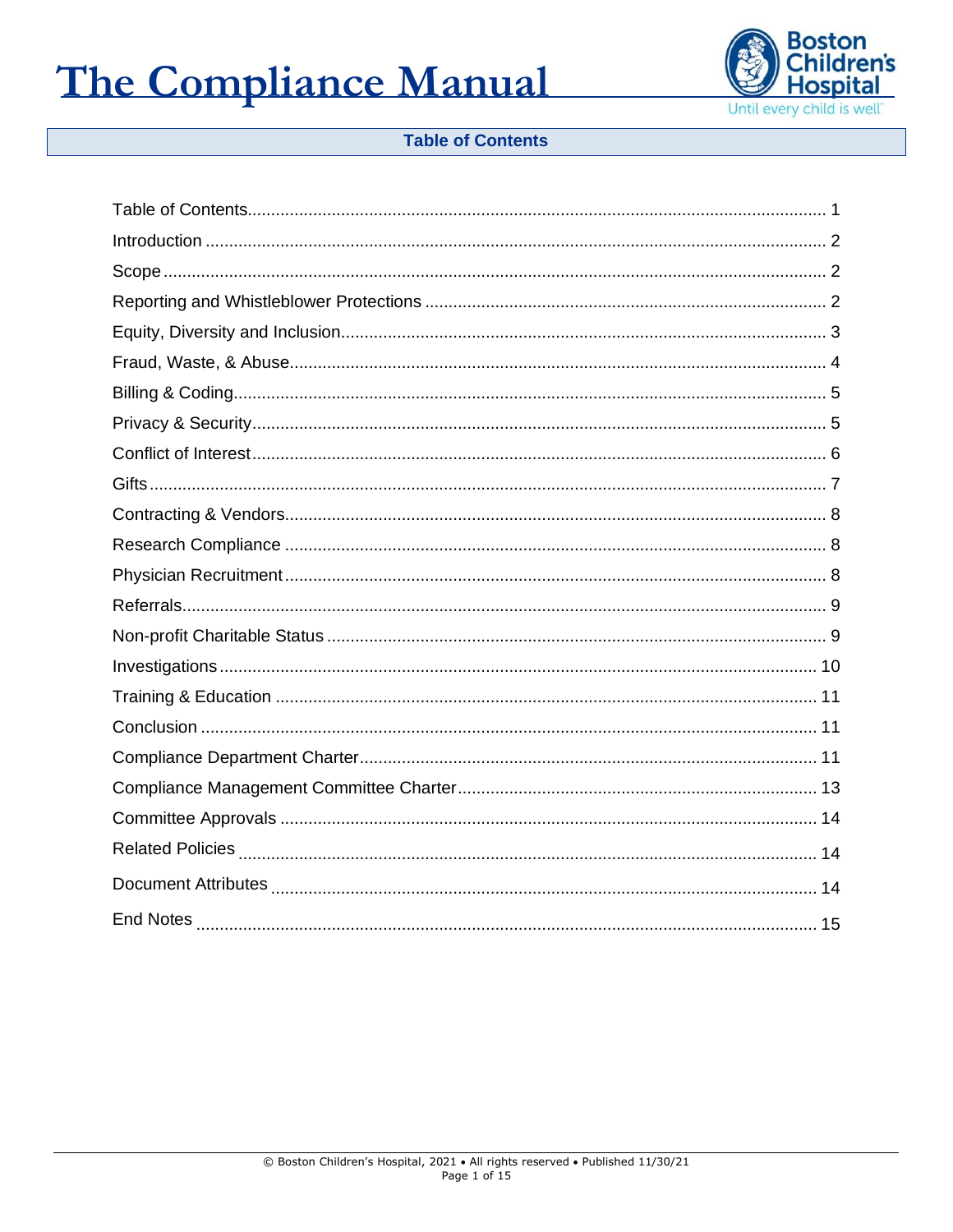

### **Introduction**

<span id="page-2-0"></span>Boston Children's Hospital (BCH) provides quality care in a compliant manner. Adhering to the highest standard of professional ethics is part of being a member of the Boston Children's community. Healthcare is a highly regulated industry, and we must monitor compliance with a wide variety of complex rules that affect our day-to-day activities. We need everyone's cooperation to comply with all regulations, and bring potential lapses or clear violations to light. This ensures that we deliver quality care to our patients and carry out our mission, values, and objectives outlined in the Code of Conduct*.* 

The Compliance Manual (and all policies and procedures) are tools that help us achieve our mission. The list below highlights important compliance concepts to support BCH department policies and procedures that govern your work here at Boston Children's. All individuals who work for or provide services to Boston Children's Hospital are responsible for ensuring that they understand the policies and procedures that apply to their role. An effective compliance program cannot be successful without everyone's cooperation; and the first step is carefully reading the compliance concepts outlined in this Manual.

#### **Scope**

<span id="page-2-1"></span>This Manual applies to the Children's Hospital Corporation d/b/a Boston Children's Hospital ("Hospital"), its parent corporation, Children's Medical Center Corporation, and all of its corporate affiliates and satellite locations as well as the Hospital's affiliated medical foundations (collectively, "Hospital affiliates"), together with all of their respective trustees, directors, officers, employees, independent contractors, medical and research staffs, faculty members, fellows, residents, interns students, visiting faculty or scientists, consultants, and volunteers (whether compensated or not). It also applies to individuals and entities engaged by the Hospital to provide services on its behalf, including but not limited to professional consultants, contractors and vendors. All individuals to whom this Manual applies are responsible for ensuring that they understand this Manual and policies and procedures that apply to their role. Conduct that does not conform to the requirements of this Manual or applicable policies will be subject to discipline.

#### **Reporting and Whistleblower Protections**

<span id="page-2-2"></span>Being best in class in pediatrics, it's important our culture/ values reflect the world-class health care we provide. If you see something that doesn't look quite right, or you believe is improper, speak up and report. We expect all who are involved with Boston Children's Hospital, whether as an employee, a vendor, or students on a clinical rotation, to report compliance concerns. The Compliance Department may reach out with questions related to your inquiry or ask for additional information. We expect you to assist us in the investigation to thoroughly resolve compliance issues.

You may report through the following mechanisms:

- To your Department Leadership (supervisor or manager);
- To the Boston Children's Hospital Senior Vice President and Chief Compliance Officer:
	- o Timothy C. Hogan, JD, FHFMA, CHC (*[Timothy.Hogan@childrens.harvard.edu](mailto:Timothy.Hogan@childrens.harvard.edu) /* 857-218- 4681); or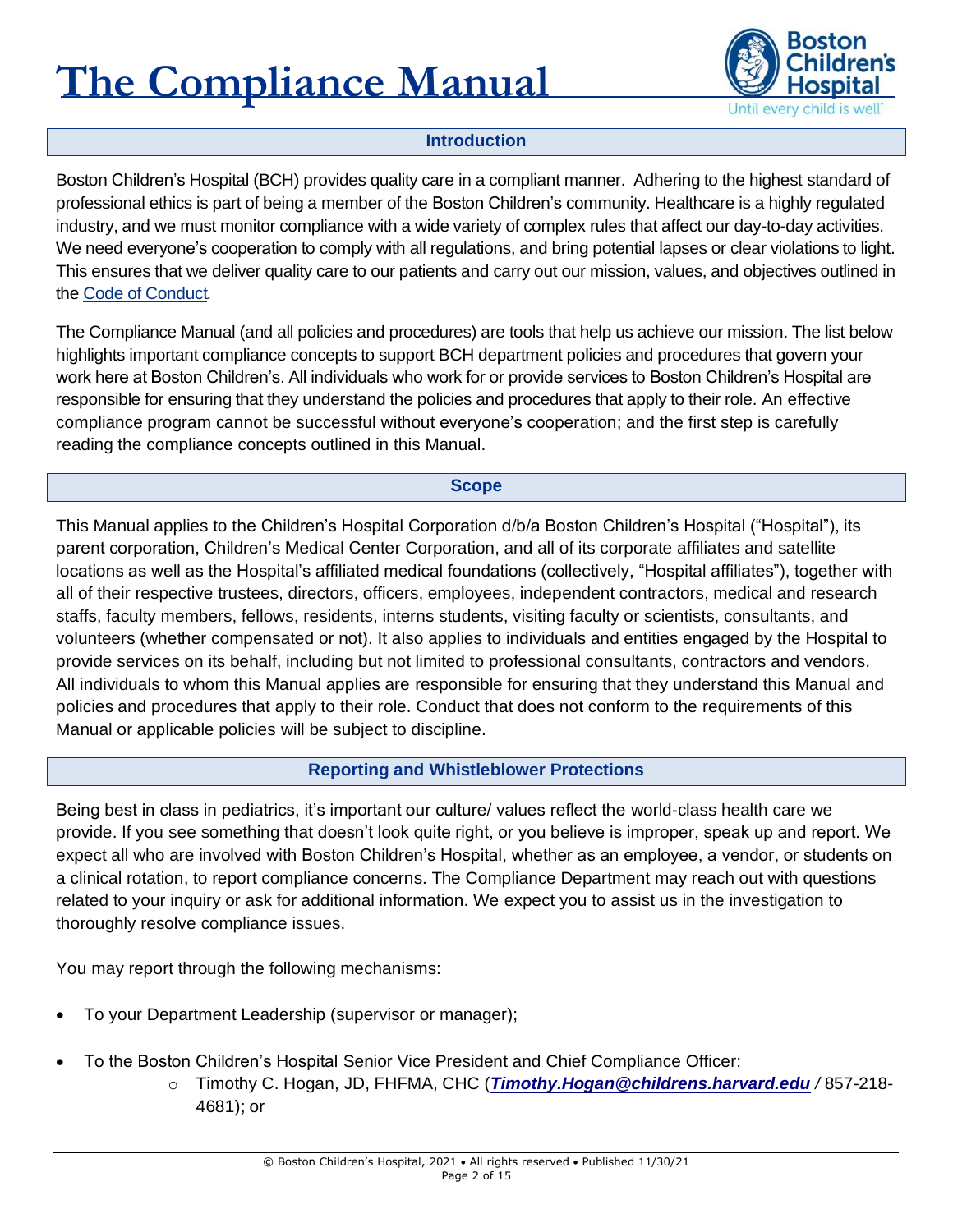

• To the Anonymous Compliance Hotline which is confidential and operated by an outside third party to protect anonymity.



*Anonymous Compliance Hotline at (888) 801-2805 \*\*Interpreter services are available for 237 different languages\*\**

*Boston Children's Hospital does not engage in intimidation, retaliation or retribution towards individuals who report compliance concerns in good faith.*

We're all part of the same mission of providing world-class care for our patients, and we need your assistance to ensure that whether it's patient care, or business practices, all elements of a health care service are performed with careful attention to the laws, rules and regulations that govern these services. Should you be aware of a suspected compliance issue however fail to report *or* encourage, direct, facilitate or permit noncompliant behavior, you will undergo the appropriate disciplinary process. For employees, the BCH Human Resources Disciplinary Policy will be followed which outlines disciplinary processes ranging from verbal coaching, written warning, or termination. Individuals who serve in a non-employment capacity, such as a student, volunteer or vendor will have corrective action up to and including termination with their affiliation with BCH. It is the expectation that all compliance-related disciplinary policies are fairly and firmly enforced.

Compliance inquiries to BCH Department Leadership are to be communicated to the Compliance Department for appropriate follow-up.

### **Equity, Diversity and Inclusion**

<span id="page-3-0"></span>*"Being a leader in equity for all is an attainable goal, and with your support and your dedication, it's a goal we will keep working toward until it's a reality."* Kevin B. Churchwell, MD, President and Chief Executive Officer

Boston Children's Hospital is committed to fostering a culture that honors diversity, respect, inclusion, and excellence, both within our system and across our community.

This requires a system of care that treats all patients and our workforce effectively and compassionately regardless of socioeconomic status, race, ethnicity, language, nationality, sexual orientation, gender identity, religion, geography, abilities, age, and life experience.

BCH is united around objectives to enrich our community and reduce healthcare disparities in pediatric care. We aim to advance culturally effective pediatric care through education and scholarship; recruitment and retention of a diverse and inclusive workforce; and support for an environment of respect for different viewpoints. We measure our progress and hold ourselves accountable.

We renew this commitment because not only it is moral and ethical, but also for the fundamental reason it is the right thing to do. Should you have concerns related to equity, diversity or inclusion practices at BCH, you may contact your Department Leadership, Human Resources, or the Anonymous Compliance Hotline (888- 801-2805).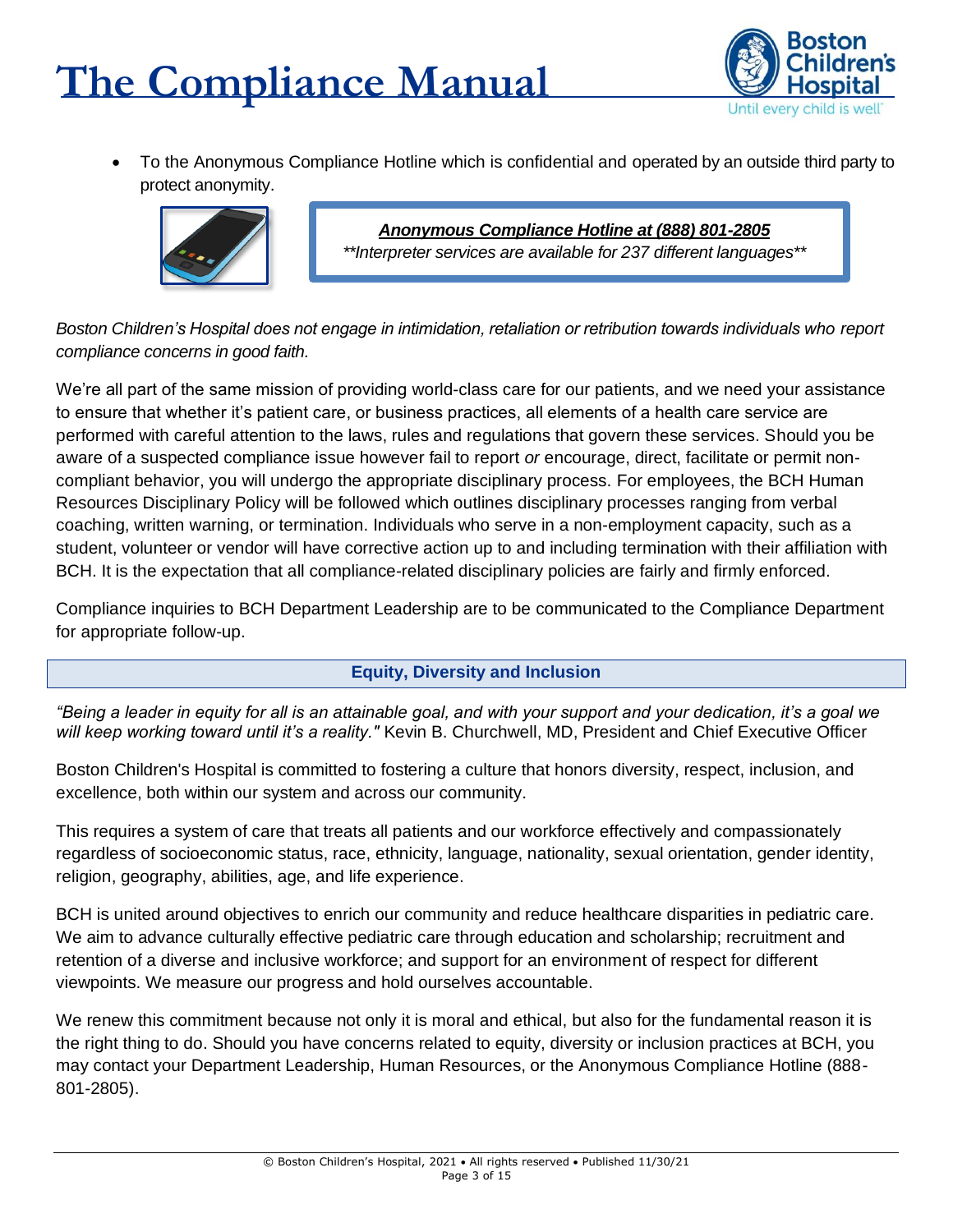

### **Fraud, Waste, & Abuse**

<span id="page-4-0"></span>Fraud, Waste, & Abuse laws assure that patient care decisions are made on professional judgment rather than by financial considerations. First, you may be asking, what is *Fraud*? In general, fraud is making false representations to obtain some benefit for which you are not entitled. Many different types of healthcare employees have been caught committing healthcare fraud. Examples of fraudulent behavior include knowingly billing for services that were not provided, billing for services rendered by an unlicensed provider, and altering claims to receive a higher reimbursement. Healthcare fraud is punishable by imprisonment for up to 10 years. In addition to civil penalties, you can face criminal fines of up to \$250,000.

Next, you may ask, what is *Waste*? Waste includes overusing services (or other practices) which result in unnecessary costs. Waste is generally not considered a criminally negligent action, but is characterized by the misuse of resources. Examples of waste include conducting excessive office visits; prescribing more medications than necessary for the treatment of a specific condition; and ordering excessive laboratory tests.

Finally, what is *Abuse*? Abuse involves receiving payment for services when there is no entitlement to payment. It differs from Fraud in that it does not require an intentional misrepresentation. Examples of Abuse include billing for unnecessary medical services; billing for brand name drugs when generics can be dispensed; charging excessively for services or supplies; and misusing codes on a claim (such as upcoding or unbundling codes). <sup>1</sup>

To help us detect Fraud, Waste and Abuse, you need to be aware of some major governing laws and regulations like the Anti-Kickback Statute (AKS), Physician Self-Referral Law (also known as Stark Law), False Claims Act, and



Exclusion Authority.

The *Anti-Kickback Statute* prohibits anyone from knowingly offering to pay or receive anything of value for the inducement of referrals. There are safe harbors that provide exceptions to this rule. Please see below for more specific information as to how the AKS may be implicated.

The *Physician Self-Referral Law (Stark Law)* prohibits a clinician from making a referral of certain services to an entity in which they (or a member of their family) have an ownership/investment interest or compensation arrangement. Like the

AKS, there are additional safe harbors (like an employee agreement) that allow for exceptions to this rule.

The *False Claims Act* prohibits knowingly making a false claim or statement to the government. Specific intent to defraud is not required for a violation, there just simply needs to be a reckless disregard of the truth.

A number of federal agencies have *Exclusion Authority* that disallows clinicians, institutions, and contractors from submitting claims to the government for reimbursement. Reasons for exclusion include fraud, patient abuse or neglect, felony convictions related to fraud or financial misconduct, or felony convictions for unlawful handling of controlled substances. The Compliance Department monitors published lists of excluded individuals to ensure that we abide by the law.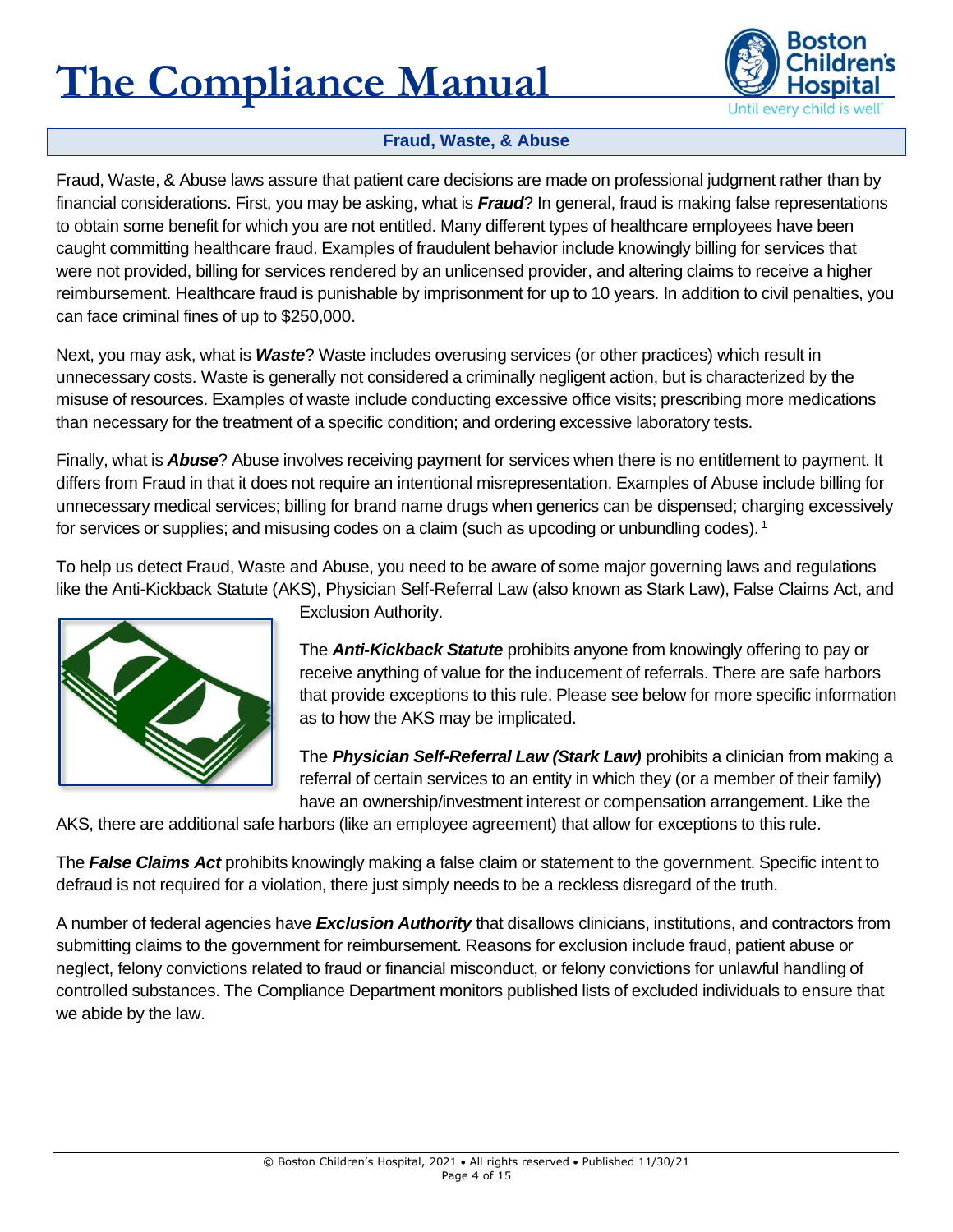

### **Billing & Coding**

<span id="page-5-0"></span>We have an obligation to our patients, the government, and third party payers to exercise due diligence, care, and integrity in all that we do—and this includes submitting accurate claims for reimbursement. Our commitment to a strong Billing Compliance Program stems from our effort to ensure that we do all that we can to prevent Fraud, Waste and Abuse. Many laws cover activities like documentation, billing, coding, and relationships between providers. All employees need to be compliant with these laws.<sup>2</sup>



Submitting a false claim is a serious offense. Some examples that could lead to a violation are: claiming reimbursement for services that were not performed by the clinician indicated; filing duplicate claims; upcoding to more complex procedures than were actually performed; unbundling;<sup>3</sup> billing for services or items that are not medically necessary; and billing excessive charges. Penalties for violating the False Claims Act include fines between \$10,000 and \$20,000 *per claim*, and can potentially include triple damages! It's important to know that the law provides protections for whistleblowers. Anyone may bring a lawsuit on behalf of the government if they have personal knowledge of Fraud, Waste, or Abuse.<sup>4</sup>

Our Billing Compliance team works hard to ensure that we remain compliant with every processed and submitted claim. A patient visit involves many people that have an effect on our billing process. We are all responsible to do what we can to ensure we clearly document services and submit accurate claims. This not only has a financial impact on both Boston Children's and the patient; but it actually has a direct impact on quality of care. Employees (including outside consultants) involved in documenting services and submitting claims must maintain personal responsibility; and must raise any questions about the appropriateness or permissibility of any aspect of a claim.

### **Privacy & Security**

<span id="page-5-1"></span>We are legally required to safeguard and protect the privacy of patient information. A violation of a patient's confidentiality is taken very seriously. Discussing or providing patients' confidential information to anyone other than authorized personnel is strictly prohibited. Please be aware of your environment when discussing confidential

*Always ask yourself . . .*

- *1. Do I need this information to do my job?*
- *2. Does the person I am telling need it to do their job?*
- *3. Am I the right person to be using or disclosing the information?*

information, and remember that you should never discuss confidential patient information for an unrelated work purpose.

Employees and staff must always preserve the confidentiality and integrity of medical records. Medical records are confidential, which means that they may not be released except with the consent of the patient, or in other limited circumstances.<sup>5</sup> They should not be physically removed from their clinical location, altered, or destroyed. No employee is permitted to access a patient's record without a legitimate work-related reason. Any unauthorized release of or access to medical records must be reported to a supervisor, the Compliance Department, or through the Anonymous Compliance Hotline. Business

Associate Agreements approved by the Privacy Officer are required for outside entities that are providing services to the organization that requires the transmission of protected health information. Data Use Agreements are also required in cases where limited data sets of information are sent to another entity. The Compliance Department maintains a comprehensive inventory of [Business Associate Agreements](http://chbshare.chboston.org/elibrary/compliance/tools/soa/Pages/welcome.aspx) on SharePoint.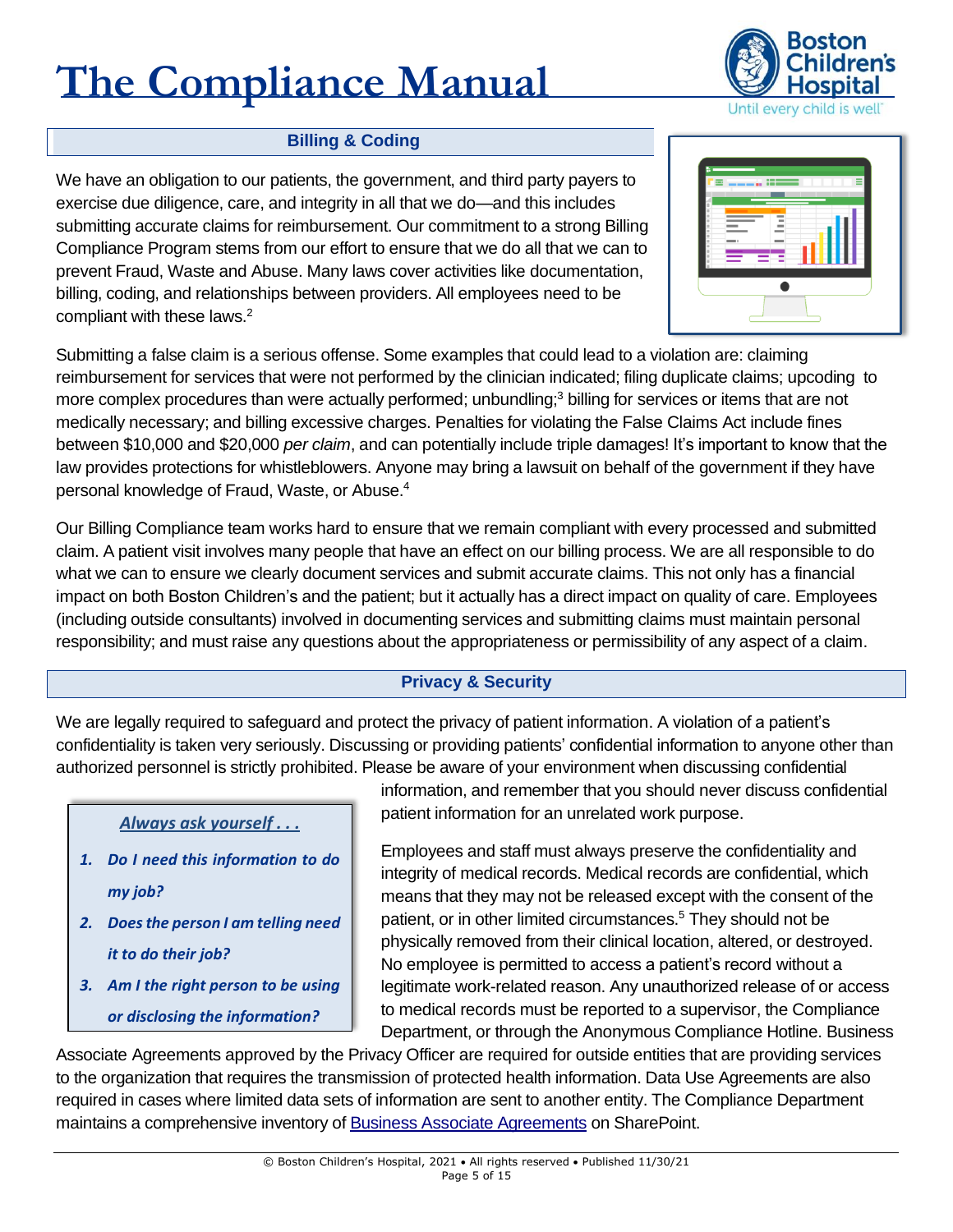

Computer and network resources must also be used in a professional, ethical, and lawful manner. Your privacy rights do not extend to your use of the resources (including email, Internet, and any information stored on or transmitted over the network). Stored or transmitted information on computer and network resources is the sole and exclusive property of Boston Children's, and remains so even when stored on your personal laptop and/or mobile device. You are required to take all reasonable precautions to protect the integrity, access, and confidentiality of computer and network resources. Employees must only access information that is required for the performance of their job-related duties. Your access to the network may be monitored at any time and without prior notice and please note that employees must comply with the requirements outlined in the [Acceptable Use of Computer and](http://chbshare.chboston.org/elibrary/isd/manuals/ispp/default.aspx)  [Network Resources Policy.](http://chbshare.chboston.org/elibrary/isd/manuals/ispp/default.aspx) You must also be aware of other privacy and security policies in the [Information](http://chbshare.chboston.org/elibrary/isd/manuals/ispp/default.aspx)  [Security Manual](http://chbshare.chboston.org/elibrary/isd/manuals/ispp/default.aspx) and [Compliance Department's Intranet](http://web2.tch.harvard.edu/compliance/index.html) Website.

### **Conflict of Interest**

<span id="page-6-0"></span>Many of the relationships discussed in this manual are subject to Boston Children's and Harvard Medical School's Conflict of Interest Policies. Rules about disclosing and managing conflicts of interest come from a variety of sources, including grant funders (like universities, companies, and the government). Some of those who are required to report include key personnel, executive management, trustees, researchers, research fellows and others. We maintain an online review system called Boston Children's Hospital eResearch Portal (CHeRP) that helps us track all financial disclosures in an efficient manner.

Boston Children's recognizes that business activities and their associated expenses are not problematic. However, as a rule of thumb, employees should strive to avoid conflicts of interest. When a conflict is in fact unavoidable, you need to disclose it. There is an obligation to disclose financial relationships even if they are legal. The federal government requires collection of information about the payments drug and device companies make to physicians and teaching hospitals for things like travel, research, gifts, speaking fees, and meals. It also includes ownership interests that physicians or their immediate family members have in these companies. This data is made available to the public each year on the [Open Payments](https://openpaymentsdata.cms.gov/search/physicians) website.



When evaluating your COI, consider the 'newspaper test' and ask yourself whether you would want the arrangement to appear on the front page of your local paper. The pharmaceutical industry (through PhRMA) and medical device industry (through AdvaMed) have adopted codes of ethics regarding relationships with healthcare professionals.<sup>6</sup> Please contact the Conflict of Interest Officer in the Compliance Department with any questions.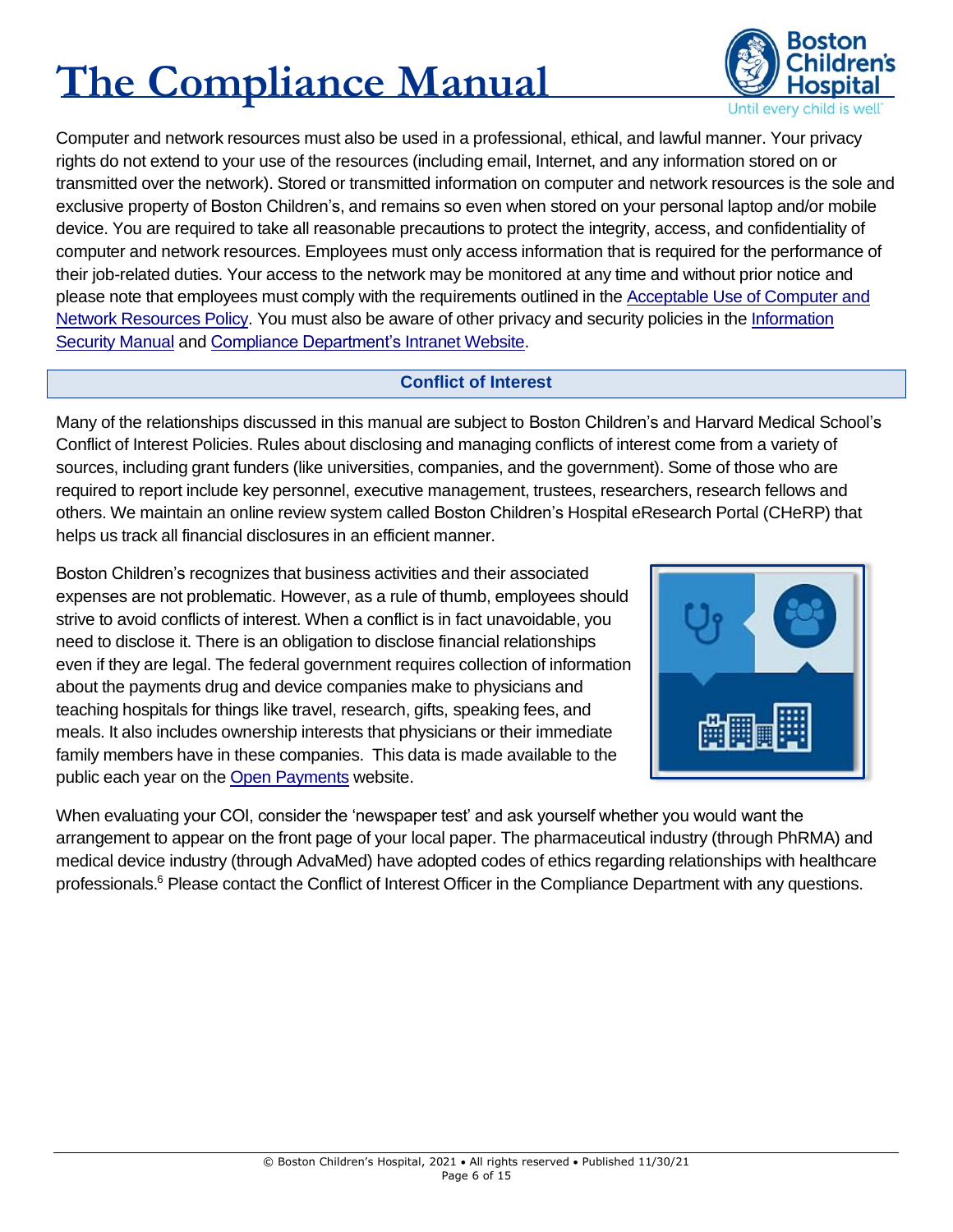

### **Gifts**

<span id="page-7-0"></span>The general topic of Gifts runs through many of the concepts outlined in this manual. Gifts can involve Conflicts of Interest, Contracting and Vendors, and implicate Fraud, Waste, and Abuse laws. As mentioned above, it is illegal for a clinician to give or receive a gift (or anything of value) to induce referrals. This means that we have to be



acutely aware of some of the patient benefit programs that we operate. In the same regard, we need to be vigilant in ensuring that the benefits that our physicians receive are legal and ethical.

There are many examples of illegal gifts that make headlines almost on a weekly basis in the healthcare industry; some notable ones are: (1) A medical laser company agreed to pay \$126K to settle allegations of providing physicians an allexpense paid trip to the Masters Golf Tournament; (2) A drug company was alleged to have operated multi-million dollar incentive programs for doctors who steered patients toward its drugs. Incentives included payments for speaker

programs that did not occur at all or that had few or no attendees; and were held where it would have been virtually impossible for any presentation to be made (like during fishing trips off the Florida coast); and (3) A blood lab bribed a doctor who took money, tickets and meals to refer his patients' samples to the lab. The deal only generated \$900K in business, but prosecutors sought \$50M from the physician.

Although some individuals believe that free lunches, subsidized trips, and gifts do not affect their judgment, research shows that these types of gifts can influence decision-making practices. Conversely, while we would like to offer some benefits to our patients to enhance their experience working with the Boston Children's community, the truth is that some of these practices may implicate the Anti-Kickback statute. Not only is the organization implicated, but also there can be individual repercussions involving illegal gift practices.

The *Foreign Corrupt Practices Act* is a law that all members of the workforce should be knowledgeable about. It prohibits paying or offering anything of value to a foreign official, directly or indirectly, with the intent to corrupt the official for obtaining an improper business advantage. This law requires institutions to maintain accurate internal controls, books and records so bribes cannot be hidden. "Anything of value" is broadly interpreted to include, among other prohibited items: cash, gifts, meals, entertainment, medical care, or offers of employment. Importantly, physicians and researchers outside the United States are often considered foreign officials for the purposes of this law.

As an international leader in clinical and scientific research, Children's interacts with foreign entities and people on a daily basis. Some of these activities include: importing/exporting healthcare products, medical devices, or research materials with a foreign country; enrolling foreign nationals in professional or continuing education courses; providing services to or receiving funds from foreign nationals; and conducting international research collaborations. The federal government enforces economic and trade sanctions based on foreign policy and national security goals against targeted foreign countries and regimes, terrorists, international narcotics traffickers, and others engaged in threats to the national security, foreign policy or the economy. Upon request, the Compliance Department can screen these individuals and entities to ensure that we are not interacting with any sanctioned individuals or entities.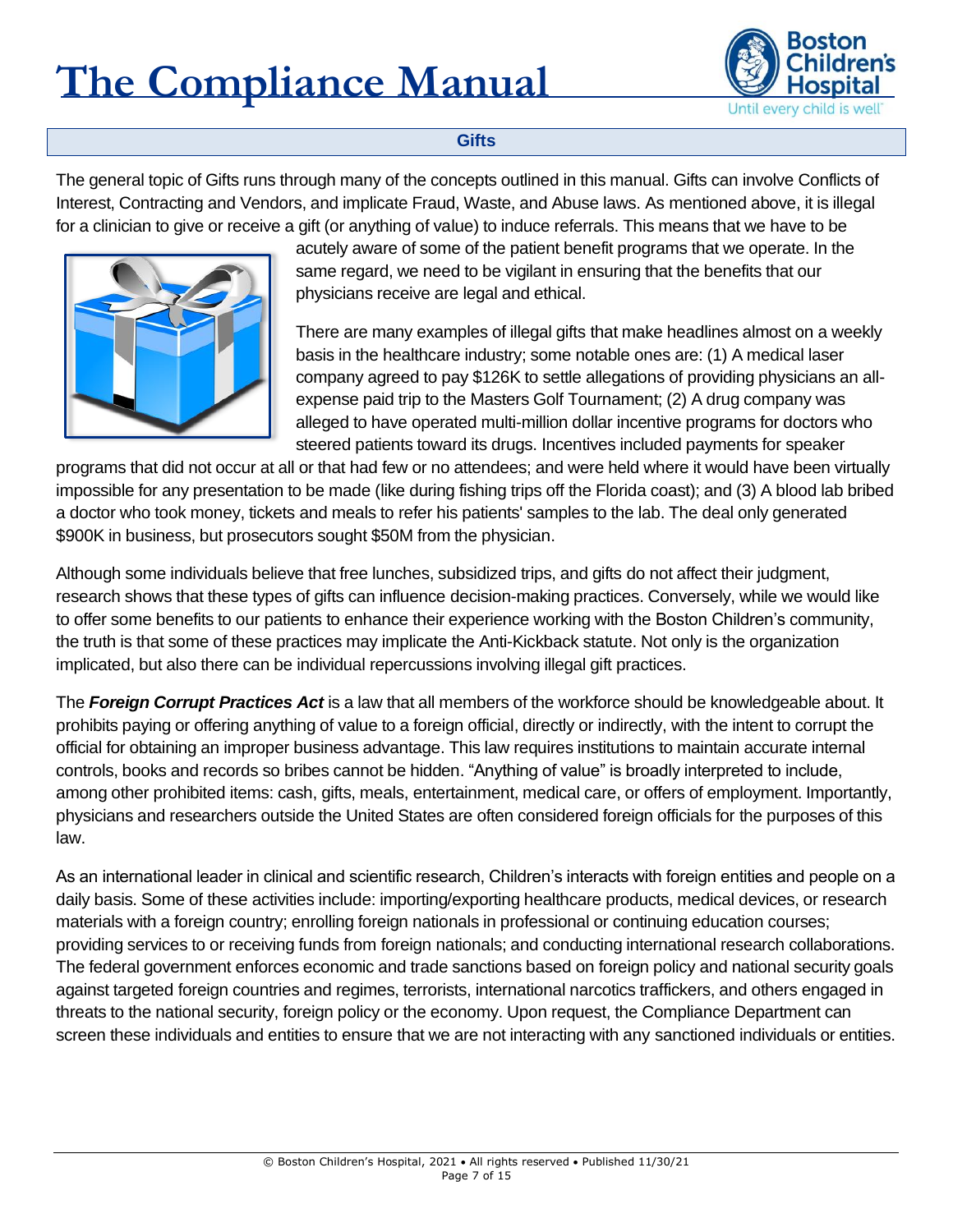

### **Contracting & Vendors**

<span id="page-8-0"></span>Fraud, Waste and Abuse laws also cover interactions with vendors, and it is often very difficult to distinguish between permitted and prohibited conduct. For example, certain vendor discounts are expressly permissible as long as they are properly disclosed and reflected in our cost reports. The OGC should be consulted whenever something of value is transferred in connection with patient services or vendor arrangements. This is particularly



true when the arrangement could, because of the incentives provided, lead the organization to select one vendor over another. Employees in the departments of Purchasing, Facilities, Laboratory, Pharmacy, Medical Staff Administration, and any department entering into professional service contracts are expected to be especially vigilant in identifying potential violations. Our [Vendor Policy](http://www.childrenshospital.org/-/media/About-Us/Contractors-and-Vendors/childrens-hospital-new-vendor-policy.ashx?la=en&hash=0B8BA4BCC4DFE7809224F5A7836FA21A45A04721) helps us safeguard against possible violations.

When it comes to vendor interactions and contracting, employees should never make unilateral judgments. Vendor discounts offered to or from the organization must be reviewed by the OGC (this includes those involving insurance companies or other third party payers). The OGC drafted a Contract [Standard Operating Procedure](http://web2.tch.harvard.edu/generalcounsel/mainpageS2842P22.html) that provides a formal process

for the legal review of contracts; which includes authorization, preparation, execution, and document retention requirements. If you have a contract requiring review, you must send a request directly to [OGC.ContractRequest@childrens.harvard.edu.](mailto:OGC.ContractRequest@childrens.harvard.edu)

#### **Research Compliance**

<span id="page-8-1"></span>The shared mission for clinical and basic research is to alleviate and prevent human suffering caused by illness, and it is our aim to assist researchers that work in this common effort. We strive to maintain the highest standards of honesty, integrity, and professionalism in our research. It is imperative to maintain our patients' confidence in our studies. They must be certain that our research is well justified, and that the risks are reasonable in relation to the potential benefits. Researchers owe their primary duty to the patient and research subject, and should never place vulnerable patients at risk.

Key processes for maintaining research integrity include independent peer review and oversight, replication, and accountability at each stage of research. Our [Research Misconduct Policy](http://chbshare.chboston.org/elibrary/resadmin/manuals/rsrchpp/default.aspx) addresses the instances in which some or all of these processes are alleged to have broken down.<sup>7</sup> Our primary goal is to foster an ethically responsible environment so that evidence of potential misconduct is reported in a timely manner. Equally important is informing researchers about our policies and procedures, and our commitment to institutional and governmental compliance.



### **Physician Recruitment**

<span id="page-8-2"></span>Compensation paid to providers for recruitment, employment, professional services, and retention is **commercially reasonable**, and determined by **fair market value**. Fair market value partly determines compensation, and focuses on specialty and educational background as compared to other similar providers in the marketplace. Similarly, commercial reasonableness encompasses overall compensation and benefits. Employment, professional services, management services, and consulting services agreements should be in writing and negotiated at arm's length; have at least a one-year term; and specify both the compensation and services in advance. Provided services must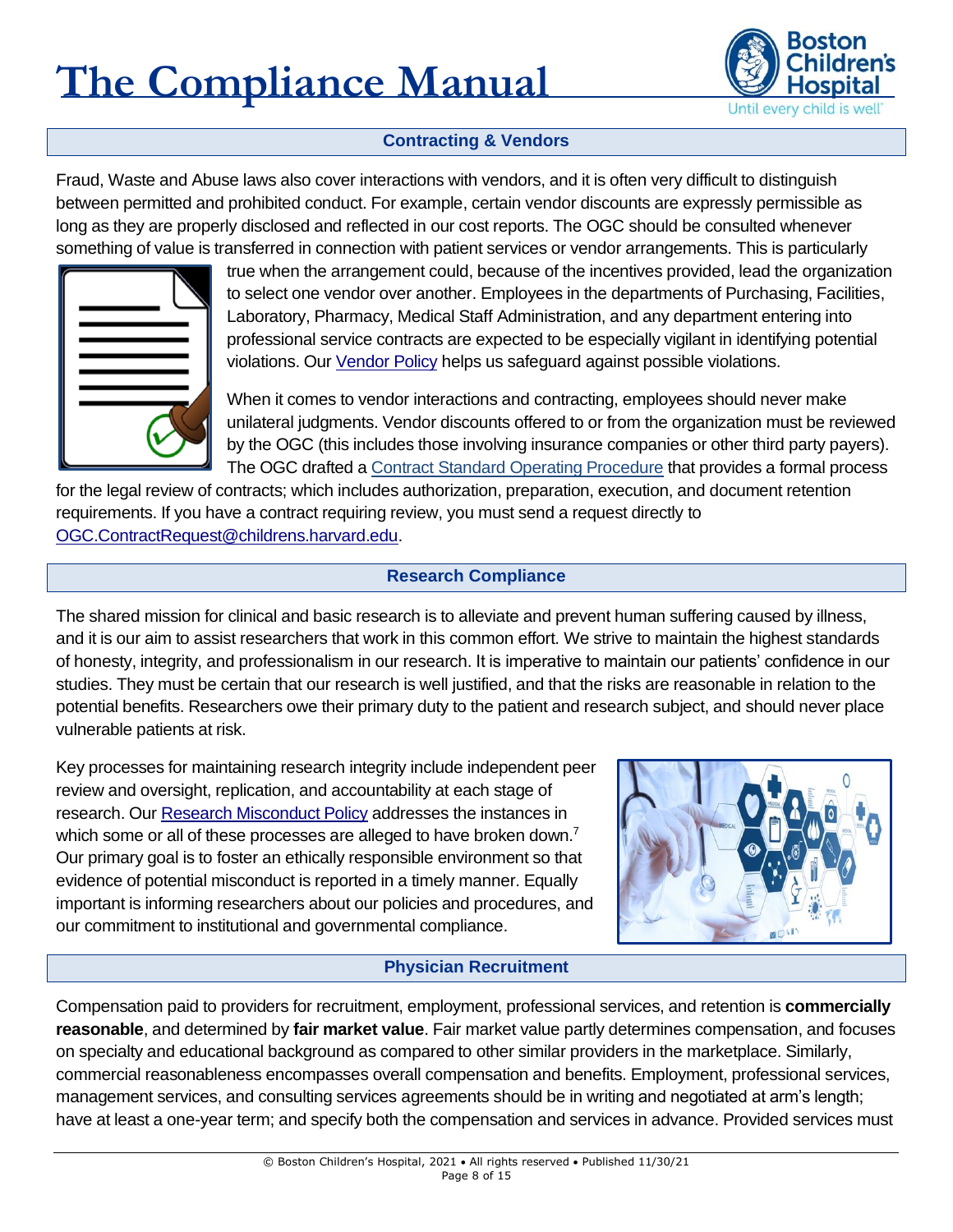

be reasonable and necessary for legitimate purposes. Payments based on a percentage of revenue should be avoided, but some physician incentive plans are acceptable if specific requirements are met and they never take into account the volume or value of referrals.



Other particular areas of concern on this topic are below-market rents and loans, compensation tied to organizational or department revenues, joint ventures, income guarantees (especially where there is no obligation to repay), and loan guarantees. We also have a comprehensive [Housing and Education](http://web2.tch.harvard.edu/generalcounsel/Documents/Housing_and_Educational_Loan_Policy_9-1-2016.pdf) Loan policy that provides guidance for terms and amounts that must be in alignment with current competitive market conditions.

Leases for physician office space must be in writing and be at least one year in length. A lease agreement must be specific and must not exceed the space reasonably needed for the provider's legitimate business purposes. Rental charges must be set in advance and reflect the fair market value of the space, without regard to the volume or value of referrals by the physician. Any compensation arrangement involving one or more of these benefits

must be reviewed by the OGC. Employees that suspect a violation of this policy (e.g., an agreement is not at fair market value or commercially reasonable) must report it to the Compliance Department or OGC.

### **Referrals**

<span id="page-9-0"></span>We are the global leader in referrals for pediatric care, and patient referrals are very important to the delivery of quality services. Patients are admitted or referred to us by their physicians, and we may then refer them to other facilities (such as skilled nursing or rehabilitation facilities). Patients may also need referrals to suppliers of various healthcare items and services. They are free to select their healthcare providers and suppliers. The choice must be made by the patient, with guidance from the organization and their physician as to which providers are qualified and medically appropriate.

Providers may have financial relationships with the Boston Children's and our affiliates. These relationships may include compensation for administrative or management services, income guarantees, loans of certain types, or free or subsidized administrative services. These sorts of relationships are governed by the Stark law (see above). This applies to physicians (including immediate family members) that have a financial relationship with an entity (such as the Hospital). It prohibits referrals by that physician to the Hospital for the provisions of certain healthcare services, unless the relationship falls within a specific exception to the prohibition. These exceptions are called safe harbors and the most common one is the exception for physicians that are employees of the organization. There are other exceptions to the laws that help providers avoid abusive payment practices and protect legitimate ones. Additionally, patient deductibles and



copayments should only be waived according to Boston Children's policy. Situations involving referrals are complex, and several rules must be followed. Please contact the OGC to ensure that you are in a compensation arrangement that handles referrals in a compliant manner.

### **Non-profit Charitable Status**

<span id="page-9-1"></span>Boston Children's started as a hospital for poor urban children in 1869. We are a safety net hospital for the most critically ill children, most of who come from low-income families. We partner with surrounding neighborhoods to address the most pressing healthcare needs in the community. As a non-profit charitable organization, all of the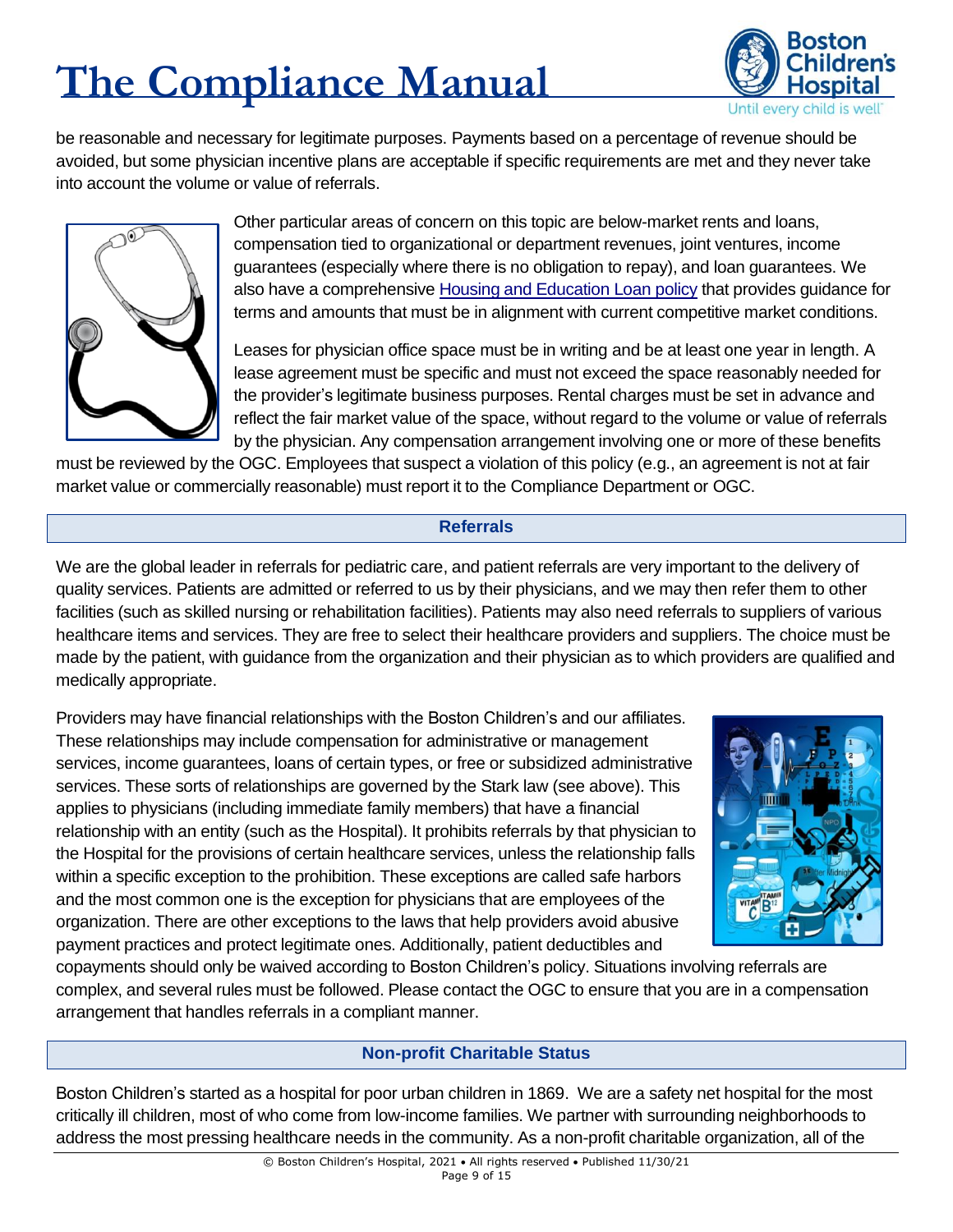

hospital's resources go toward supporting these goals. Being a non-profit charitable organization means that we are a 501(c) (3) tax-exempt organization. This permits us to accept tax-deductible charitable contributions. In order to justify our tax-exempt status we must meet IRS requirements that include: operating a full-time emergency room; providing non-emergent services to Medicare and Medicaid recipients; maintaining an open medical staff; having oversight of a Board of Trustees that includes independent civic leaders; providing medical training, education and research programs; and, having a formal charity care policy.

It is imperative to meet these criteria because ninety-five percent of all major academic medical centers have a nonprofit charitable status. It also allows us to focus on our mission rather than meeting quarterly demands of stockholders. Loss of exempt status would result in substantial penalties and the inability to receive these contributions. We must be organized and operate exclusively for charitable purposes to maintain a tax-exempt status; and net earnings may not benefit private individuals. Please note, an activity that benefits a private person, but also furthers a public purpose, may still qualify as exempt. A private benefit must be incidental to the primary public benefit.

### **Investigations**

<span id="page-10-0"></span>Government agencies have broad legal authority to investigate and review our records. We require you to comply with subpoenas and cooperate with governmental investigations to the fullest extent required by law. The Chief Compliance Officer and OGC are responsible for coordinating the response to investigations and for the release of any information. It is imperative to respect the legal rights of the institution, and the privacy of our employees and patients. Please immediately notify the Compliance Department and OGC if you receive an investigative demand, subpoena, or search warrant involving the organization. Do not copy or release documents without authorization. Please also notify Health Information Management for requests involving medical records and protected health information.



Contact the Compliance Department and OGC immediately if a government agent contacts you. Ask the investigator to wait until the OGC arrives before reviewing any documents or conducting any interviews. The OGC is responsible for assisting with interviews. Employees have the right to insist on interviewing only at a Boston Children's location, during business hours, and with counsel present. It is important to remember that the OGC represents the hospital's interests and acts on its behalf, even when it may conflict with your own personal interest. If a professional staff member receives an investigative demand at their private office, and the investigation may involve Boston Children's, the staff member must immediately notify the OGC. Subcontractors providing items or services are required to comply with our policy on responding to investigations. Subcontractors must immediately furnish the OGC or authorized government officials with information required in an investigation.

Records should never be destroyed if there is an ongoing or anticipated claim, audit, investigation (internal or external), appeal, or litigation. If you receive notice that your files are under a legal hold by the OGC, then you have a legal duty to preserve all evidence. This applies even if the records could be deleted in the normal course of operations. You must also preserve any newly generated electronic information after you receive a notice.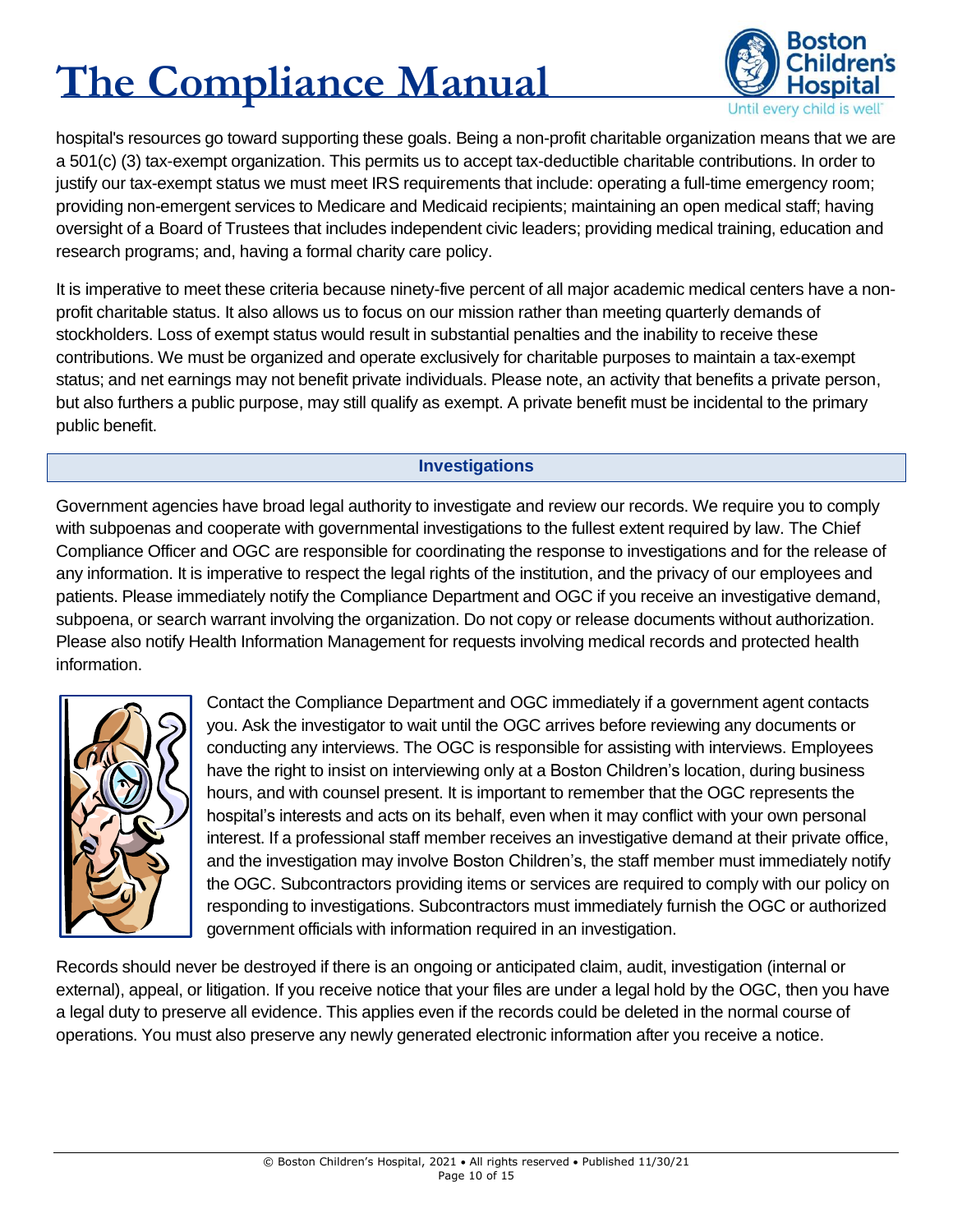

### **Training & Education**

<span id="page-11-0"></span>Boston Children's provides general and specialized training on the topics covered in this Manual. Each year, individuals are required to complete annual mandatory training modules on topics such as Compliance, Patient Privacy, and Information Security.

### **Conclusion**

<span id="page-11-1"></span>Complying with these principles is of the utmost importance to ensure that we operate ethically as an organization. If you have any questions about their application, please contact the Compliance Department at 857-218-4681. Failure to observe these principles could lead to significant legal problems. Please remember, however, that the ultimate responsibility for adhering to compliance standards and ethical behavior ultimately rests with you. Please use your best judgment.

### **Compliance Department Charter**

### *Purpose*

<span id="page-11-2"></span>To affirm the commitment of Boston Children's Hospital to abide by all federal and state laws, regulations, and rules governing its operation, and to conduct business at all times in a manner that is consistent with the highest professional standards for honesty and integrity. All individuals are required to carry out their duties in accordance not only with all applicable laws and regulations, but also in accordance with the Boston Children's policies.

### *Program Description*

Boston Children's recognizes that conscientious adherence to the highest professional standards is essential to its mission. This commitment is important because a failure to comply with applicable laws and regulations could affect participation in government healthcare programs. We are committed to meeting the highest standards for honesty and integrity in all business practices.

For these reasons, Boston Children's established the Compliance Department to maintain and assist the Hospital with implementation of a Compliance Program. The Compliance Department is charged with helping individuals to understand their responsibilities in complying with federal and state legal requirements, as well as proper business conduct. This includes the statutes, regulations, and guidelines of federal and state healthcare programs, as well as the policies and procedures of private health plans.

Although the implementation and enforcement of the Compliance Program is centrally directed by the Chief Compliance Officer (CCO), the responsibility for compliance rests with each department and service. Boston Children's may assign responsibility for management and oversight of compliance-related activities to a specific individual, department, or committee as appropriate. Compliance is the responsibility of every individual. In accord with this policy, all individuals are responsible for familiarizing themselves with internal policies and procedures, which are available through SharePoint and the intranet website. The seven elements of Boston Children's Compliance Program include the following:

- 1. Chief Compliance Officer and Compliance Management Committee, whose combined roles include the responsibility and authority to direct efforts in maintaining compliance;
- 2. Written policies and procedures including the Boston Children's Hospital Code of Conduct to guide appropriate business and professional practices;
- 3. Several different methods for reporting potential noncompliance issues or other areas of concern without fear of retribution;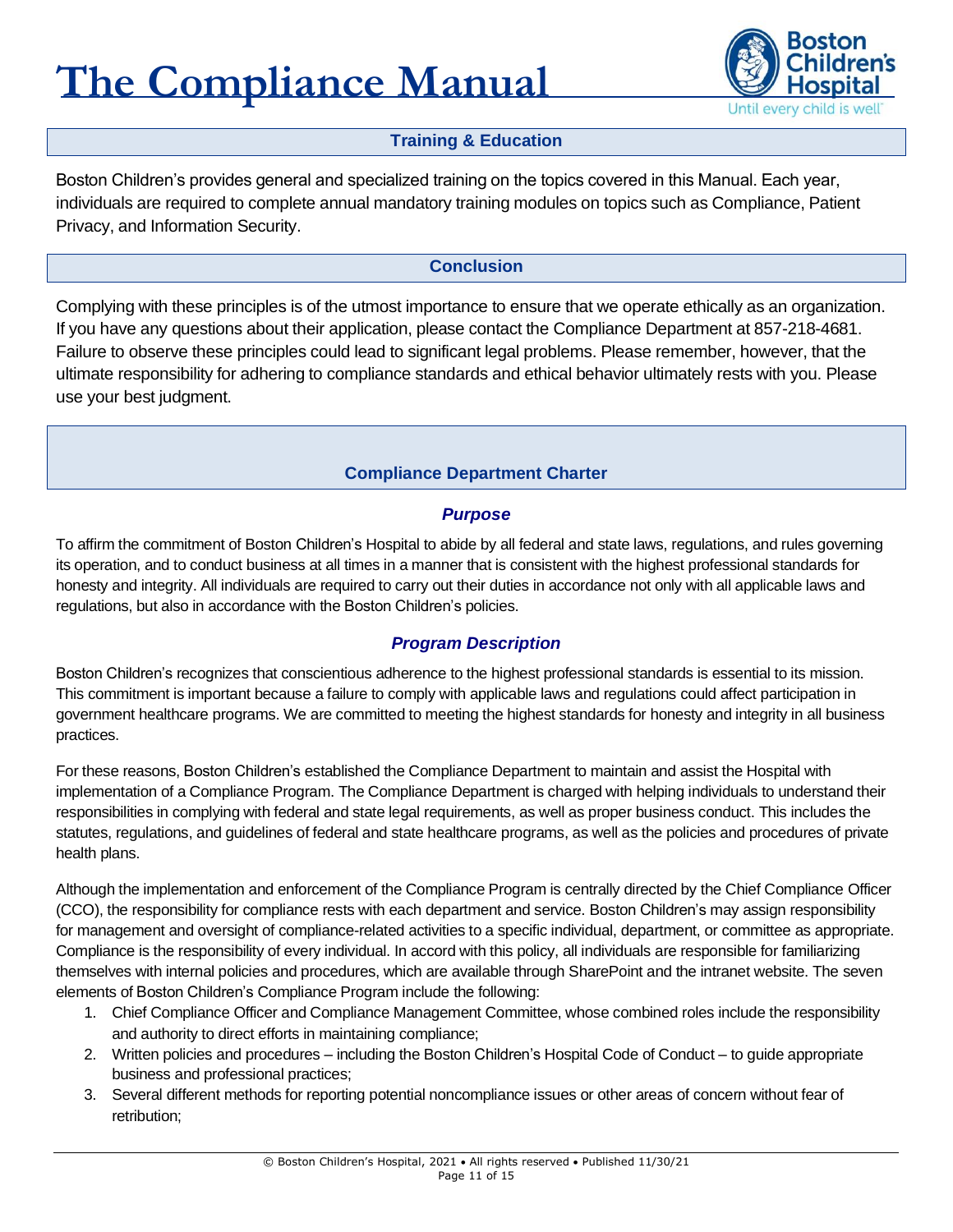

- 4. Effective training and education programs to promote an understanding of and adherence to applicable federal and state laws, regulations, and rules;
- 5. Internal monitoring and auditing to verify compliance, identify the need for corrective action, and/or improve training and education activities;
- 6. Responding to detected noncompliance and developing corrective action initiatives, including disciplinary actions, policy changes, or other corrective measures; and
- 7. Enforcing standards through well-publicized disciplinary guidelines.

Investigation of potential compliance issues, whether reported to BCH Compliance or identified by audits or self-evaluations are led by the BCH Compliance Department. The assignment of the appropriate Compliance investigator is determined based on the Compliance team member's skill sets. Compliance fieldwork for investigation of issues consists of documentation reviews, interviews and/or root cause analyses. Findings from investigations are documented and compliance issues are corrected promptly and thoroughly. Policies and procedures to resolve the compliance issues are implemented, as applicable, so as to prevent recurrence. Follow up reporting, including corrective action, occurs to the BCH Compliance Management Committee (CMC).

*New York Medicaid*-Per the New York State Social Services Law Section 363-d and title 18 New York Code of Rules and Regulations Part 521, compliance issues pertaining to New York Medicaid services will be reported to the New York Office of Medicaid Inspector General or the New York State Department of Health.

For compliance matters involving intimidation or retaliation, reporting will occur to appropriate officials as identified in the New York State Labor Law sections 740 and 741.

#### *Objectives*

The objectives of the Boston Children's Compliance Program are to:

- Demonstrate the commitment of Boston Children's to honest and responsible corporate conduct;
- Increase the likelihood of preventing, detecting, and correcting unlawful or unethical behavior at an early stage;
- Encourage individuals to report potential problems to allow for appropriate internal inquiry and corrective action; and
- Minimize any financial loss, through early detection and reporting, to government healthcare programs, as well as any corresponding financial loss to the Hospital.

#### *Chief Compliance Officer*

The Boston Children's Compliance Department is directed by the Chief Compliance Officer (CCO). The Compliance Department is sited with the Office of the General Counsel. For administrative needs, the CCO reports to the General Counsel. In addition, the CCO shall have direct access to the Chief Executive Officer and to the Board of Trustees as deemed necessary by the CCO. The CCO will be provided with the necessary resources to effectively implement and operate the Program. The CCO may inquire into any matters within the purview of the Program including, but not limited to; matters involving unethical conduct; billing, claims, or payments; and regulatory compliance. Accounting, legal, and other personnel will be available to assist in these duties.

The CCO is empowered to investigate and report possible recommendations or initiatives to the CEO, OGC, or Compliance Management Committee (this may include disciplinary and other corrective measures). The CCO shall have access to all information relevant to compliance activities including, but not limited to: patient records, billing records, contracts and written arrangements or agreements with others. The CCO may seek advice of independent legal counsel and retain consultants. The CCO will design and implement an annual compliance work plan to prevent, detect, and correct potential violations of laws, regulations, rules, or Hospital policies. The work plan will include any scheduled auditing and monitoring activities for the upcoming year. If a non-scheduled compliance issue is identified through a routine audit, re-audit, or as the result of a reported violation, the Compliance Officer is responsible for prioritizing the matter as appropriate.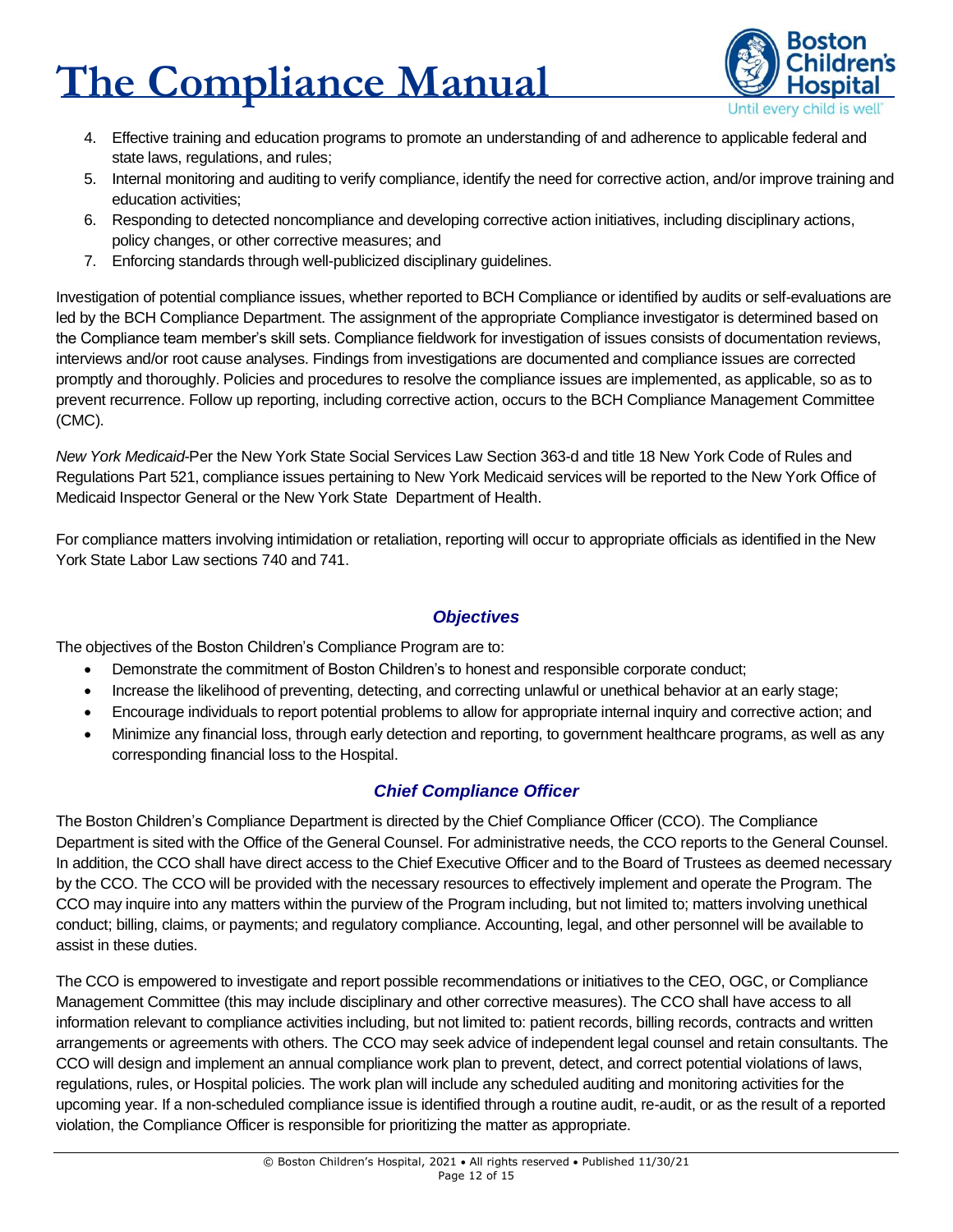

The Compliance Officer is responsible for developing, coordinating, and participating in educational and training efforts that focus on the elements of the Compliance Program, and that seek to ensure that individuals are knowledgeable of, and comply with, relevant federal and state laws and regulations. Education and training efforts may include, but are not necessarily limited to mandatory orientation programs, annual on-line training, informational bulletins, newsletter articles, staff meeting presentations, and individual educational sessions.

The CCO administratively reports to the General Counsel on inquiries conducted, recommendations for action, and all related matters. The CCO advises the Compliance Management Committee (CMC) at least quarterly on the status and activities of the Program. In addition, the CCO reports compliance matters to the Board of Trustees Audit and Compliance Committee. This Committee reports to the full Board of Trustees. As noted above, Boston Children's may also assign responsibility for management and oversight of certain compliance-related activities to a specific individual, department, or committee. The CCO will advise and collaborate with members of the workforce to develop and maintain effective compliance controls.

#### **Compliance Management Committee Charter**

#### *Purpose*

<span id="page-13-0"></span>The Compliance Management Committee advises and assists the Chief Compliance Officer in the development and management of the Compliance Program. The Committee meets at least quarterly or more frequently as needed. It oversees primary compliance issues and objectives that are reported to the Board of Trustees Audit and Compliance Committee by the CCO. The Audit and Compliance Committee reports to the full Board of Trustees to ensure the highest level of organizational oversight.

### *Composition*

The Committee is composed of the following positions below (listed alphabetically).The Committee may add other members and/or invited guests as deemed appropriate by the Committee or CCO.

- Chief Compliance Officer (Chair)
- Chief Financial Officer, Physician's Organization
- Chief Information Security Officer
- Chief Operating Officer, Physician's Organization
- Compliance Program Coordinator
- Compliance & Privacy Specialist
- Senior Director, Financial Reporting, Physician's Organization
- Director, Billing Compliance
- Internal Audit (PwC)
- Conflicts of Interest Officer
- President, Physician's Organization
- Privacy Officer
- Research Compliance Officer
- SVP, Chief Administrative Officer
- EVP, Finance/IT/Real Estate /Chief Financial Officer
- SVP of Information Services, Chief Information Officer
- SVP, Chief Safety and Quality Officer
- SVP, General Counsel, Chief of Staff
- SVP, International Health Services
- SVP, Patient Care Operations and Chief Nursing Officer
- SVP, Chief Human Resources Officer
- SVP, Real Estate Planning and Development
- VP, Hospital Revenue Cycle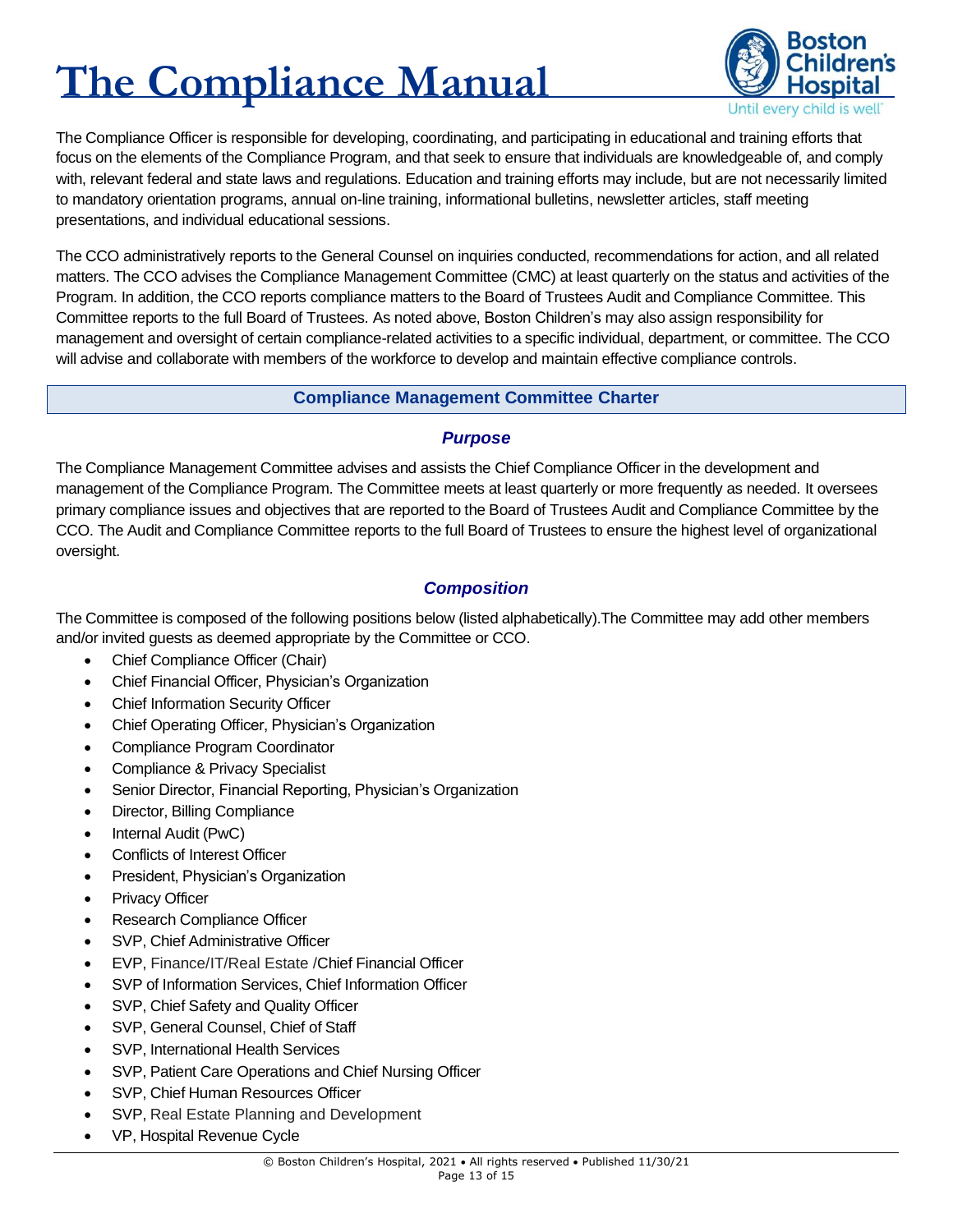

- VP, Clinical Services
- VP, Finance
- VP, Patient Safety, Quality and Clinical Regulatory Compliance
- VP, Research Administration.
- VP, Health Affairs
- Senior Director, Finance Operations
- Representative(s) from the Foundation Directors to be designated

#### *Responsibilities*

Members provide input in the following areas:

- Analysis of industry environment, legal requirements, and specific risk areas;
- Assessment of existing policies and procedures that address legal requirements and compliance risk areas to determine if they appropriately address the requirements and risks;
- Development of new policies and procedures that address legal requirements and compliance risk areas as needed.
- Annual review and updates are given as needed to the following:
	- Compliance Management Committee Charter; Compliance Program and Department Charter; Compliance Work Plan; Code of Conduct;
	- Internal systems, processes, and controls designed to implement compliance standards, policies, and procedures, as part of daily operations;
	- Protocols for compliance audits to monitor compliance standards, policies, and procedures as part of daily operations;
	- Training to educate board members, physicians, employees, and staff about the Compliance Program, standards, policies, and procedures;
	- Operations of an Anonymous Compliance Line and other methods of reporting compliance and privacy concerns; and processes to investigate and respond to reported concerns.

#### **Committee Approvals**

#### <span id="page-14-0"></span>*Adopted by the Compliance Management Committee on May 9, 2017, with revisions approved on October 6, 2020.*

*Adopted by the Board of Trustees on July 18, 2017, with revisions approved on January 25, 2021.*

#### <span id="page-14-1"></span>**Related Policies**

| <b>Date</b> | <b>Policy</b>                                           | <b>Reviewer</b>                     |
|-------------|---------------------------------------------------------|-------------------------------------|
| 05/09/17    | Code of Conduct                                         | Timothy Hogan, JD                   |
| 04/03/03    | Vendor Policy                                           | Council of Chiefs                   |
| 2017        | Research Misconduct Policy                              | James Mandell, MD                   |
| 04/29/15    | Conflict of Interest Policy                             | Michele Garvin, Esg.                |
| 01/20/15    | Acceptable Use of Computer and Network Resources Policy | Paul Scheib / Daniel Nigrin, MD, MS |
| 09/01/16    | Housing and Education Loan Policy                       | Office of the General Counsel       |

#### <span id="page-14-2"></span>**Document Attributes**

| <b>Title</b>       | The Compliance Manual                                                               |                  |                                                        |
|--------------------|-------------------------------------------------------------------------------------|------------------|--------------------------------------------------------|
| <b>Author</b>      | Mary Beckman, JD                                                                    | <b>Effective</b> | 06/20/2007                                             |
| <b>Reviewed by</b> | Timothy Hogan, JD, FHFMA, CHC                                                       | <b>Reviewed</b>  | 10/12/2011, 08/01/2016, 05/09/2017, 01/25/21, 11/30/21 |
| Copyright          | © Boston Children's Hospital 2017                                                   | <b>Revised</b>   | 05/09/2017, 01/25/21, 11/30/21                         |
|                    | Signature on file                                                                   |                  |                                                        |
| <b>Approved</b>    | Timothy Hogan, JD, FHFMA, CHC<br>Senior Vice President and Chief Compliance Officer |                  |                                                        |